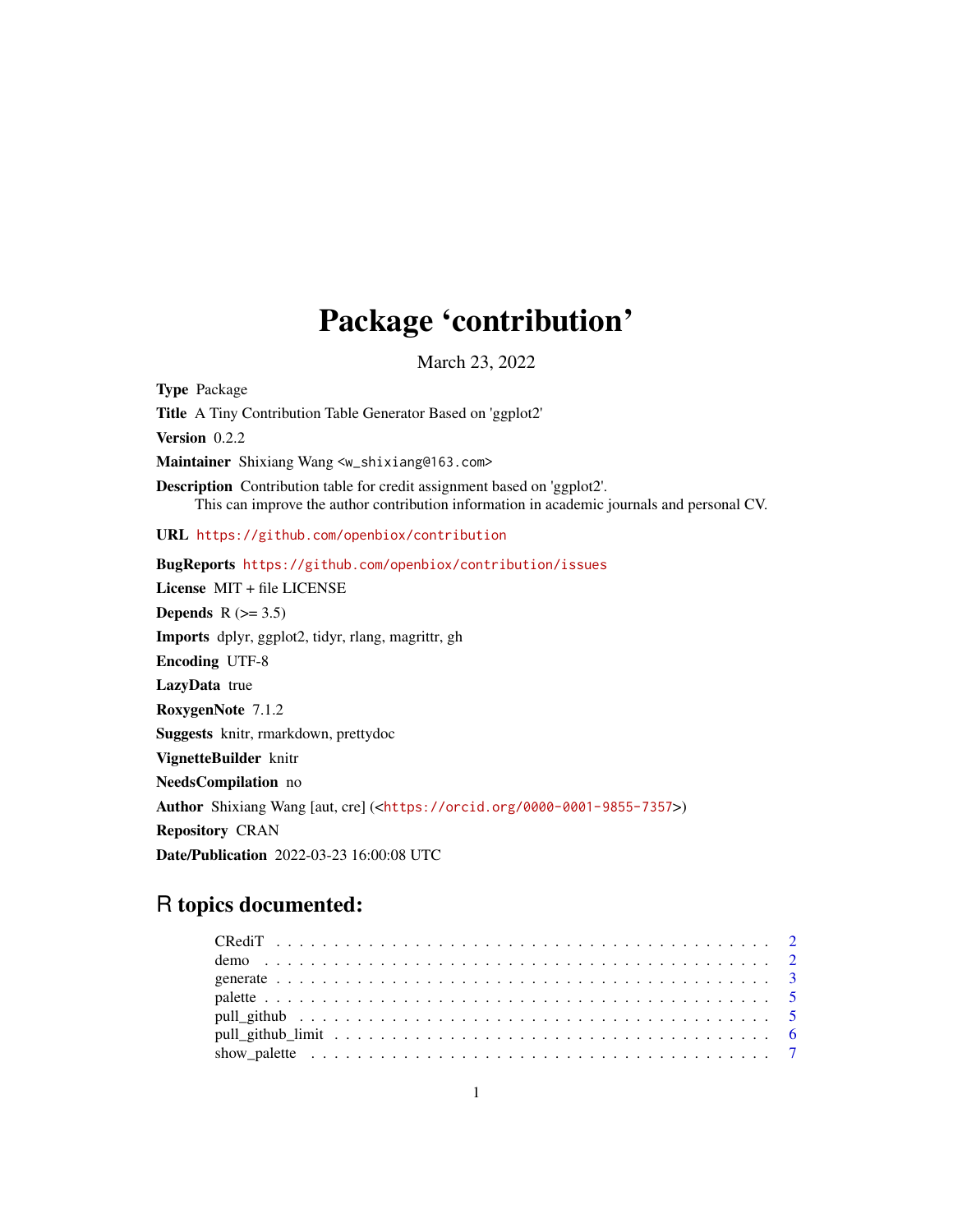#### <span id="page-1-0"></span>**Index** [8](#page-7-0) **8**

CRediT *CRediT*

### Description

CRediT

#### Format

A data.frame

#### Source

See <https://casrai.org/credit/>

#### Examples

data("CRediT")

demo *A demo for plotting contribution table*

### Description

A demo for plotting contribution table

#### Format

A data.frame

#### Source

See data\_raw directory

#### Examples

data("demo")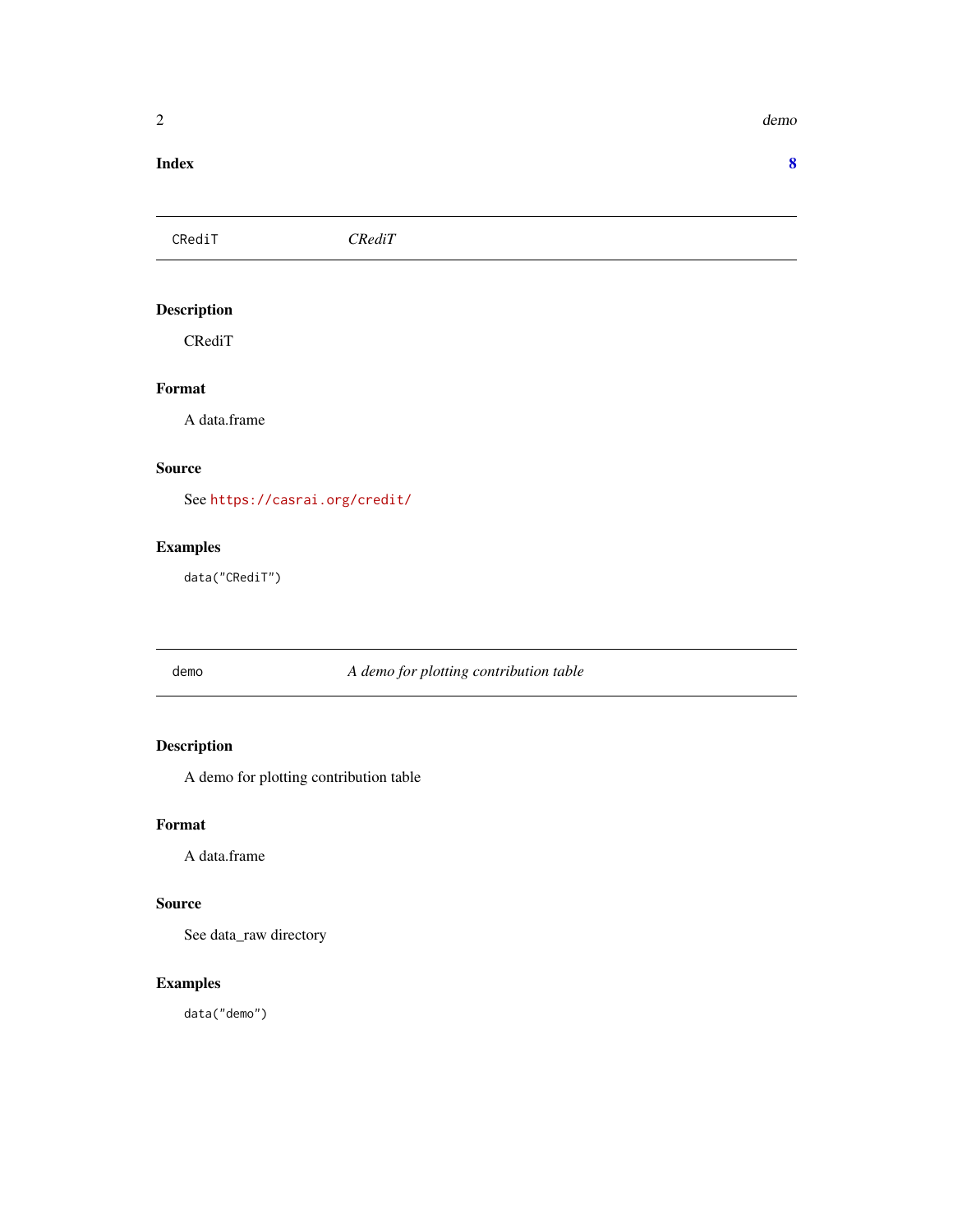<span id="page-2-0"></span>

#### Description

Generate contribution table

#### Usage

```
generate(
  data,
  color_map = c("white", "grey", "black"),
 palette_name = "github",
  sort = FALSE,
  show_legend = FALSE,
  title = NULL,
  xlab = NULL,ylab = NULL,
  caption = NULL,
  tag = NULL,font\_size_x = 16,
  font\_size_y = 16,
  text\_angle_x = 30,
  text\_angle_y = 0,
  hjust_x = 0.2,
  hjust_y = 1,
  vjust_x = 1,
  vjust_y = 0.5,
  coord_ratio = 1
)
```
#### Arguments

| data         | a data.frame.e.g.data("demo").                                                                                                                                                  |
|--------------|---------------------------------------------------------------------------------------------------------------------------------------------------------------------------------|
| color_map    | color map for discrete order, either a length-3 vector for 3 contribution level:<br>None, Minor and Major; or a Scale object like scale_fill_brewer(palette)<br>$=$ "Oranges"). |
| palette_name | palette_name for plotting continuous contributions. See show_palette for avail-<br>able options.                                                                                |
| sort         | if TRUE, sort the plot to make sure the plot is similar what input.                                                                                                             |
| show_legend  | if TRUE, show figure legend.                                                                                                                                                    |
| title        | The text for the title.                                                                                                                                                         |
| xlab         | x axis label.                                                                                                                                                                   |
| ylab         | y axis label.                                                                                                                                                                   |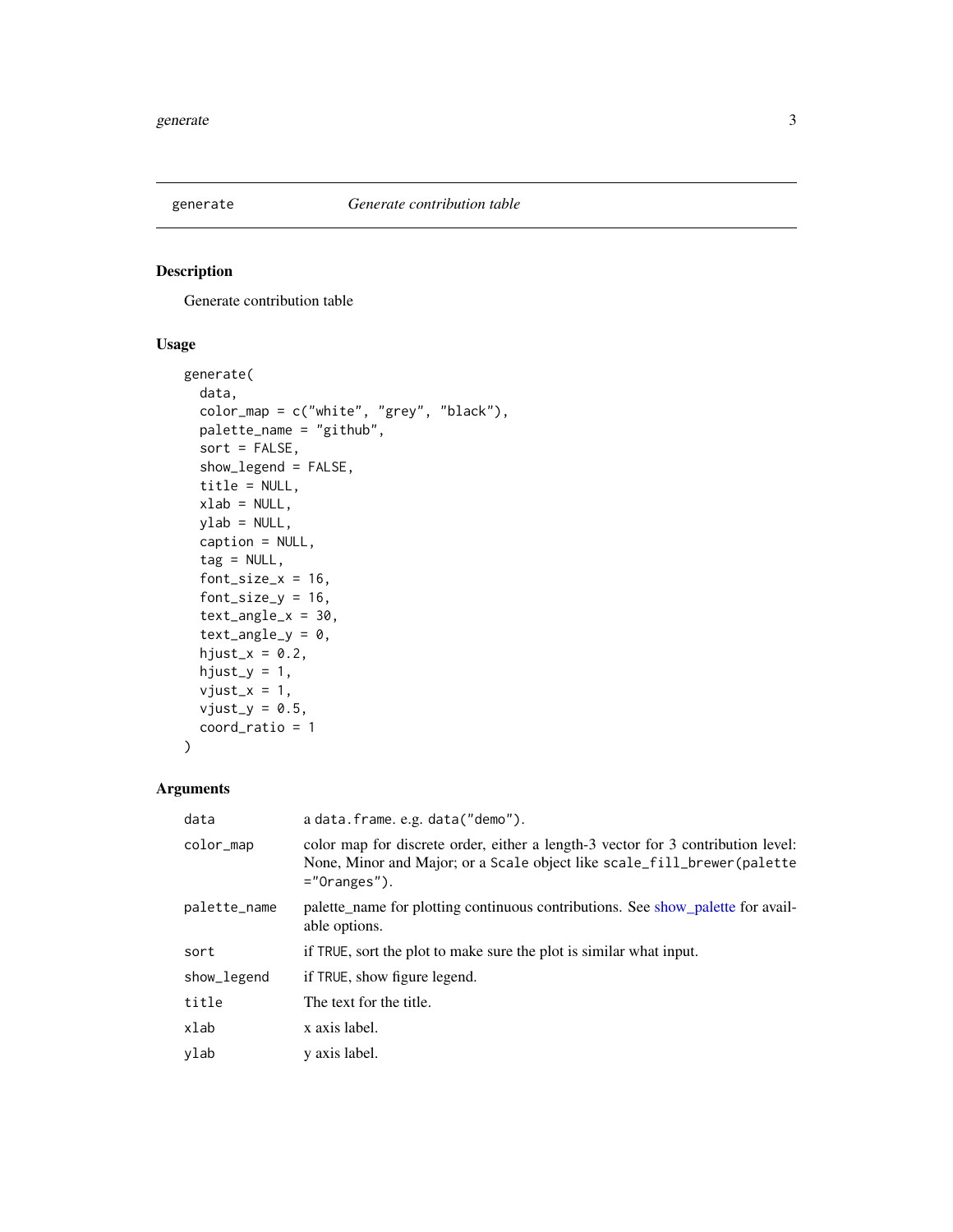| caption      | The text for the caption which will be displayed in the bottom-right of the plot<br>by default. |
|--------------|-------------------------------------------------------------------------------------------------|
| tag          | The text for the tag label which will be displayed at the top-left of the plot by<br>default.   |
| font_size_x  | font size for x.                                                                                |
| font_size_y  | font size for y.                                                                                |
| text_angle_x | text angle for x.                                                                               |
| text_angle_y | text angle for y.                                                                               |
| hjust_x      | hjust for x axis text.                                                                          |
| hjust_y      | hjust for y axis text.                                                                          |
| vjust_x      | vjust for x axis text.                                                                          |
| vjust_y      | vjust for y axis text.                                                                          |
| coord_ratio  | coordinate ratio.                                                                               |
|              |                                                                                                 |

#### Value

a ggplot2 object

### Examples

```
library(contribution)
library(ggplot2)
# Paper contributions
generate(demo)
generate(demo, text_angle_x = 20, color_map = scale_fill_brewer(palette = "Oranges"))
# Github project contributions
my_contr <- dplyr::tibble(
 repo = c("UCSCXenaTools", "maftools"),
 owner = c("ShixiangWang", "PoisonAlien"),
 username = "ShixiangWang",
  role = c("Developer", "Contributor")
)
my_contr
contr_tb <- pull_github(data = my_contr)
contr_tb
generate(contr_tb, show_legend = TRUE, hjust_x = \theta)
generate(contr_tb,
 show_legend = TRUE, hjust_x = 0,
  palette_name = "psychedelic"
\mathcal{L}
```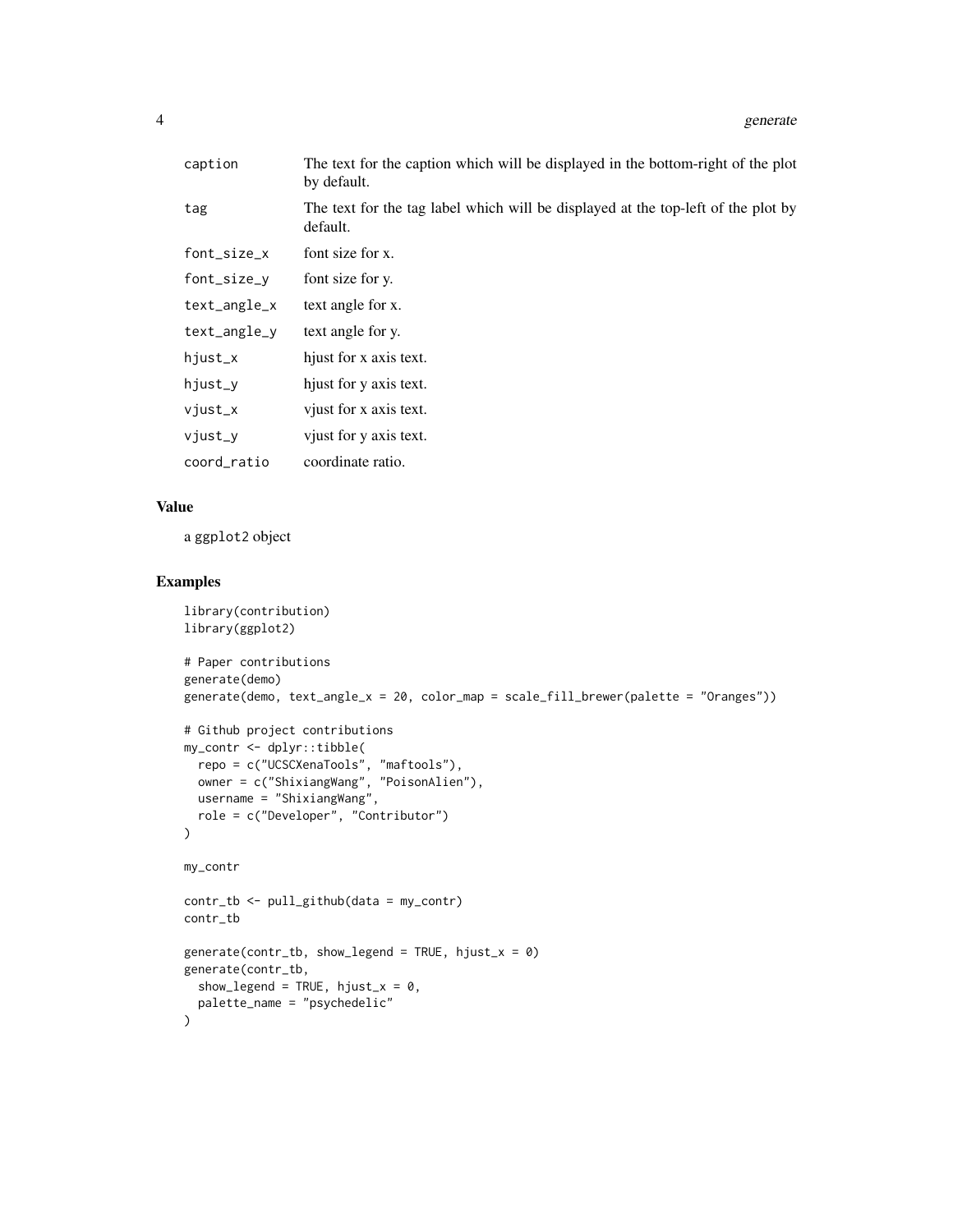#### <span id="page-4-0"></span>palette i Santa Carlos de Santa Carlos de Santa Carlos de Santa Carlos de Santa Carlos de Santa Carlos de Santa Carlos de Santa Carlos de Santa Carlos de Santa Carlos de Santa Carlos de Santa Carlos de Santa Carlos de Sant

palette *palette*

### Description

palette

### Format

A data.frame

#### Source

See <https://github.com/williambelle/github-contribution-color-graph>

#### Examples

data("palette")

#### pull\_github *Pull contributions from GitHub*

#### Description

Pull contributions from GitHub

#### Usage

```
pull_github(
  data = NULL,
  repo = NULL,
 owner = NULL,
 username = NULL,
  role = NULL,
  report_lines = FALSE,
  type = c("all", "add", "del"),
  .token = NULL
\mathcal{L}
```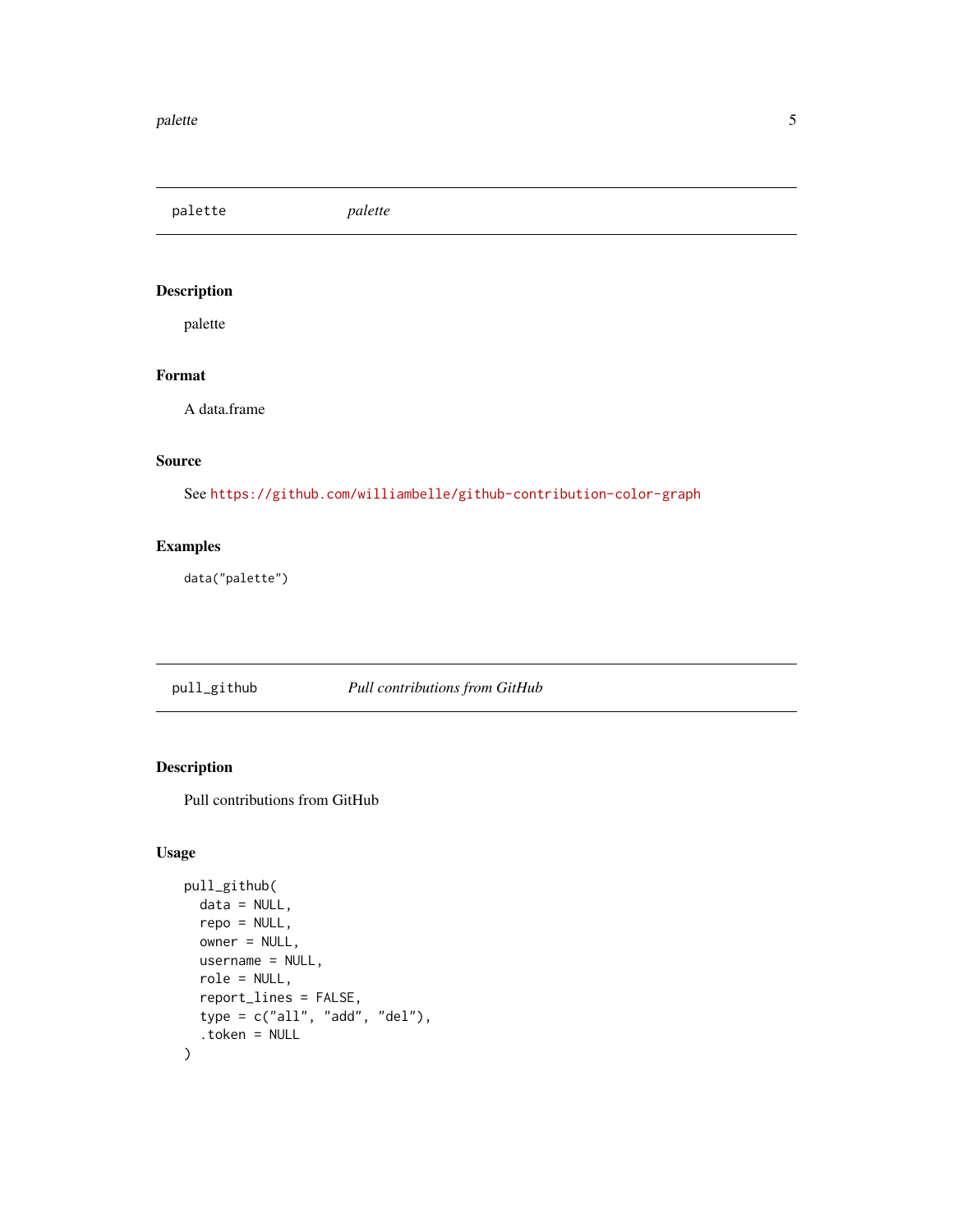#### <span id="page-5-0"></span>Arguments

| data         | a data. frame contains columns 'repo', 'owner', 'username' and 'role'. You can<br>also pass them one by one to the following parameters. |
|--------------|------------------------------------------------------------------------------------------------------------------------------------------|
| repo         | repository name.                                                                                                                         |
| owner        | repository owner.                                                                                                                        |
| username     | username to pull.                                                                                                                        |
| role         | user role in this repository.                                                                                                            |
| report_lines | if TRUE, report contributed lines.                                                                                                       |
| type         | 'all' for the sum of number of additions and deletions, 'add' for the number of<br>additions and 'del' for the number of deletions.      |
| .token       | Authentication token. See $pull_github_limit()$ .                                                                                        |
|              |                                                                                                                                          |

#### Value

a 'data.frame"

#### Examples

```
pull_github(
  repo = "UCSCXenaTools", owner = "ShixiangWang",
  username = "ShixiangWang", role = "developer"
)
```
<span id="page-5-1"></span>pull\_github\_limit *Pull GitHub API limit for current user*

#### Description

For unauthenticated requests, the rate limit allows for up to 60 requests per hour. For API requests using Basic Authentication or OAuth, you can make up to 5000 requests per hour. Here we use token to manage this. Obtain a personal access token (PAT) from here: [https://github.com/](https://github.com/settings/tokens) [settings/tokens](https://github.com/settings/tokens).

#### Usage

```
pull_github_limit(.token = NULL)
```
#### Arguments

.token Authentication token.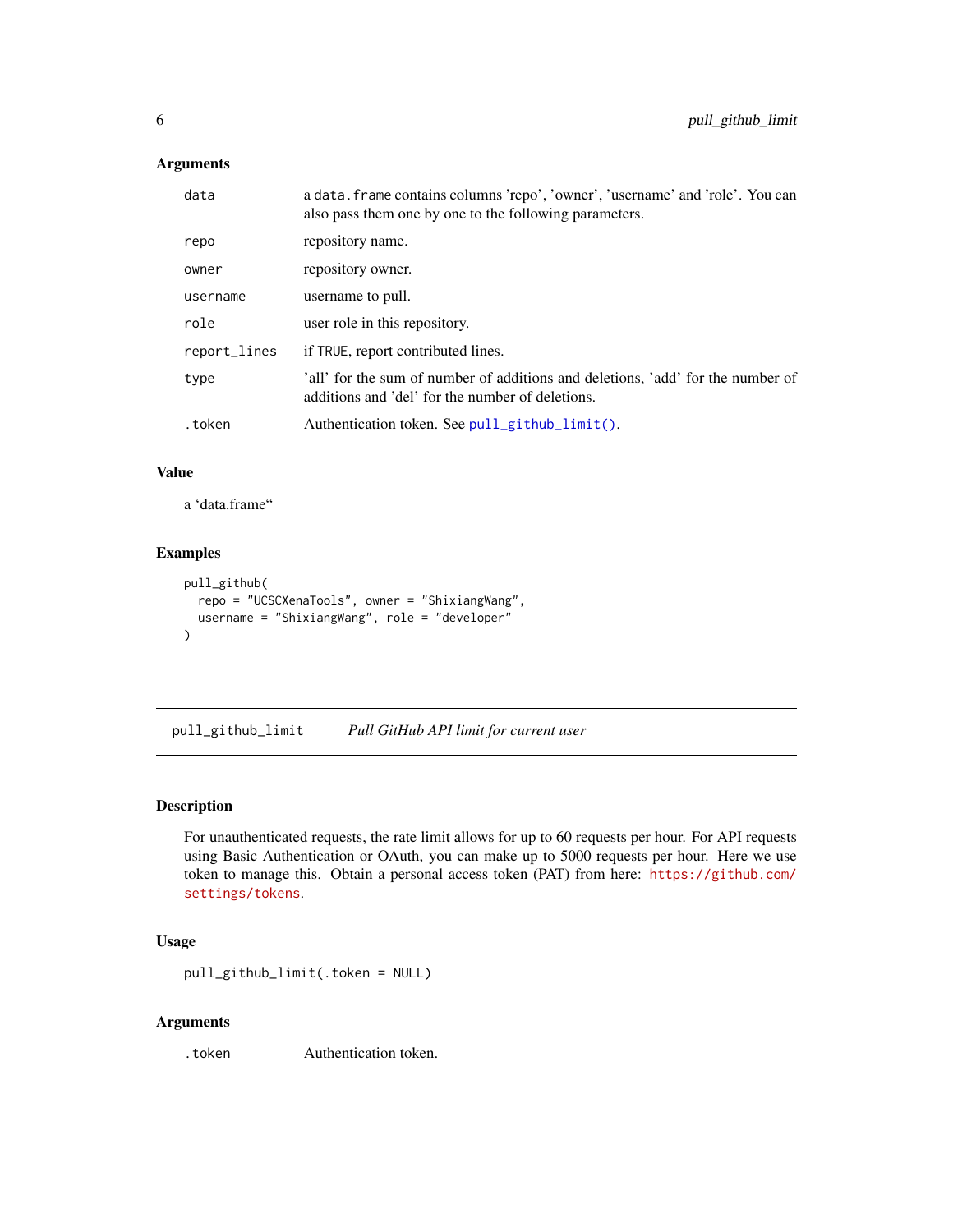### <span id="page-6-0"></span>show\_palette 7

#### Details

Typically, you can set GITHUB\_PAT variable in your .Renviron file using the following format: GITHUB\_PAT=8c70fd8419398999c9ac5bacf3192882193cadf2 You can also set it in your .Rprofile file using the following format: Sys.setenv(GITHUB\_PAT="8c70fd8419398999c9ac5bacf3192882193cadf2") For more on what to do with the PAT, see [gh::gh\\_whoami.](#page-0-0)

#### Value

a list.

#### Examples

pull\_github\_limit()

<span id="page-6-1"></span>show\_palette *Show supported palette*

#### Description

A modified version of [plot.lisa\\_palette.](https://github.com/tyluRp/lisa/blob/master/R/utils.R)

#### Usage

show\_palette()

#### Value

NULL

#### Examples

show\_palette()